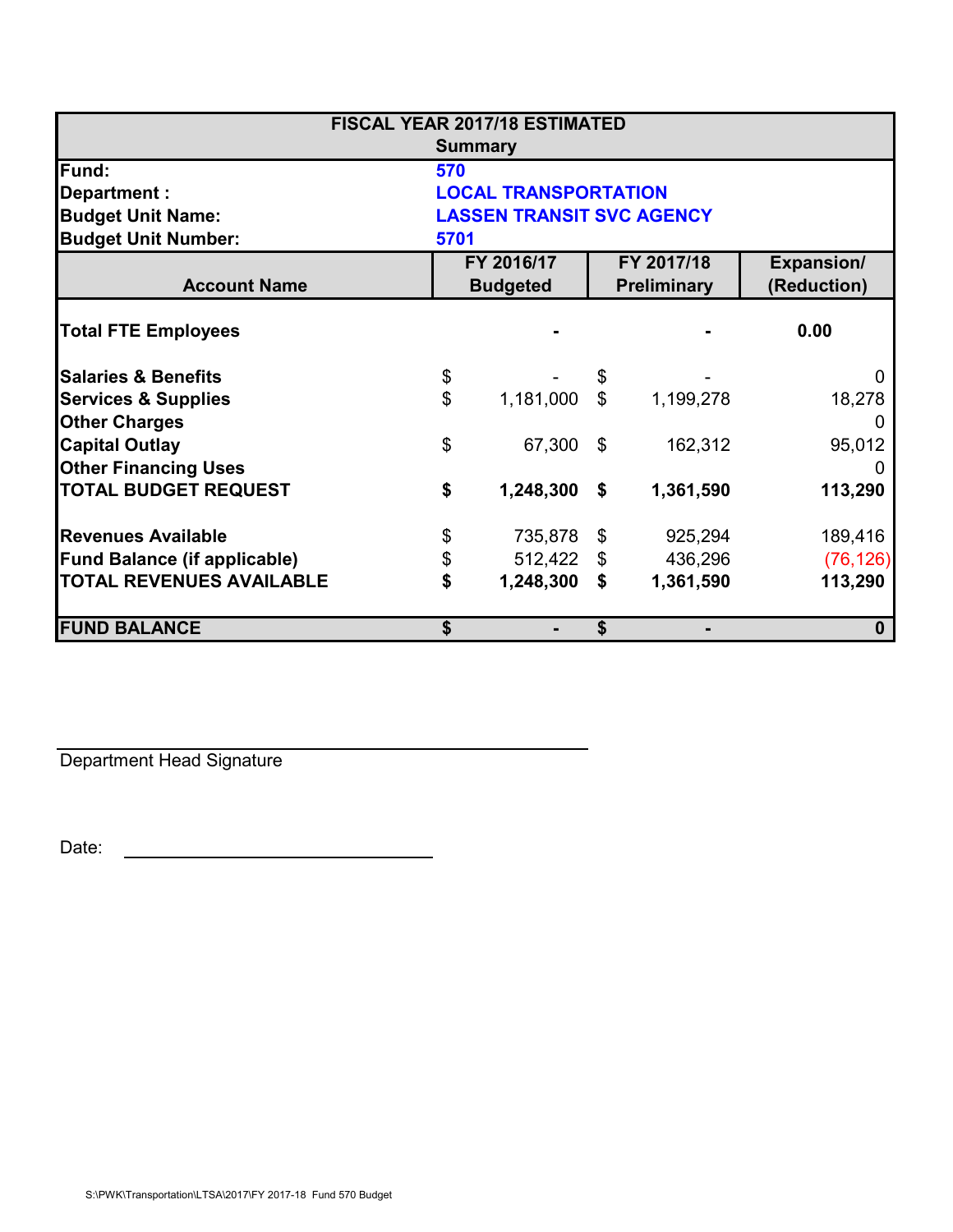## **REVENUES FISCAL YEAR 2017/18 ESTIMATED**

**Budget Unit: LASSEN TRANSIT AGENCY Add description of all State and Federal revenues and Fund: 570 Operating Transfers In. Add lines if needed.**

| <b>Budget Unit #</b> | 5701 |
|----------------------|------|

|                |                               |                                         | FY 2015/16     | FY 2016/17   | FY 2017/18     |
|----------------|-------------------------------|-----------------------------------------|----------------|--------------|----------------|
| <b>Account</b> | <b>Account Name</b>           | <b>Description</b>                      |                |              |                |
|                |                               |                                         | <b>ACTUALS</b> | <b>FINAL</b> | <b>REQUEST</b> |
| 2003000        | <b>INTEREST</b>               |                                         |                |              |                |
| 2006200        | STATE-OTHER                   |                                         |                |              |                |
| 2007208        | FEDERAL-OTHER                 | FED TRAN ASST (FTA 5311)                |                | 196.394      | 374,662        |
| 2007400        | OTHER GOVERNMENT AGENCIES     | LTF FUND 571 (operations)               |                |              |                |
| 2007400        | OTHER GOVERNMENT AGENCIES     | STA FUND 572 (operations)               |                |              |                |
| 2007401        | OTHER GOVERNMENT - LCTC       | LCTC FUND 571 1/4% sales tax & interest | 219.903        |              |                |
| 2010603        | <b>BUS FARES</b>              |                                         | 173.468        | 135.000      | 170.000        |
| 2010700        | INTERFUND REVENUE             |                                         |                |              |                |
| 2011200        | <b>MISCELLANEOUS</b>          |                                         | 1.753          |              |                |
| 2011201        | PRIOR YEAR CANCELLED WARRANTS |                                         |                |              |                |
| 2012200        | <b>OPERATING TRANSFERS-IN</b> | LCTC FUND 571                           |                | 276,305      | 99,827         |
| 2012200        | OPERATING TRANSFERS-IN        | STA FUND 572                            |                | 138.176      | 123,493        |
|                | Deferred Inflows              | PTMISEA Fund 573                        | 232,070        |              | 97,000         |
|                | Deferred Inflows              | CalEMA Fund 573                         |                |              | 60,312         |

| <b>TOTAL</b><br>627.194 | $\sim$<br>$\overline{\phantom{a}}$ | 925<br>ຳດົ |
|-------------------------|------------------------------------|------------|
|                         |                                    |            |